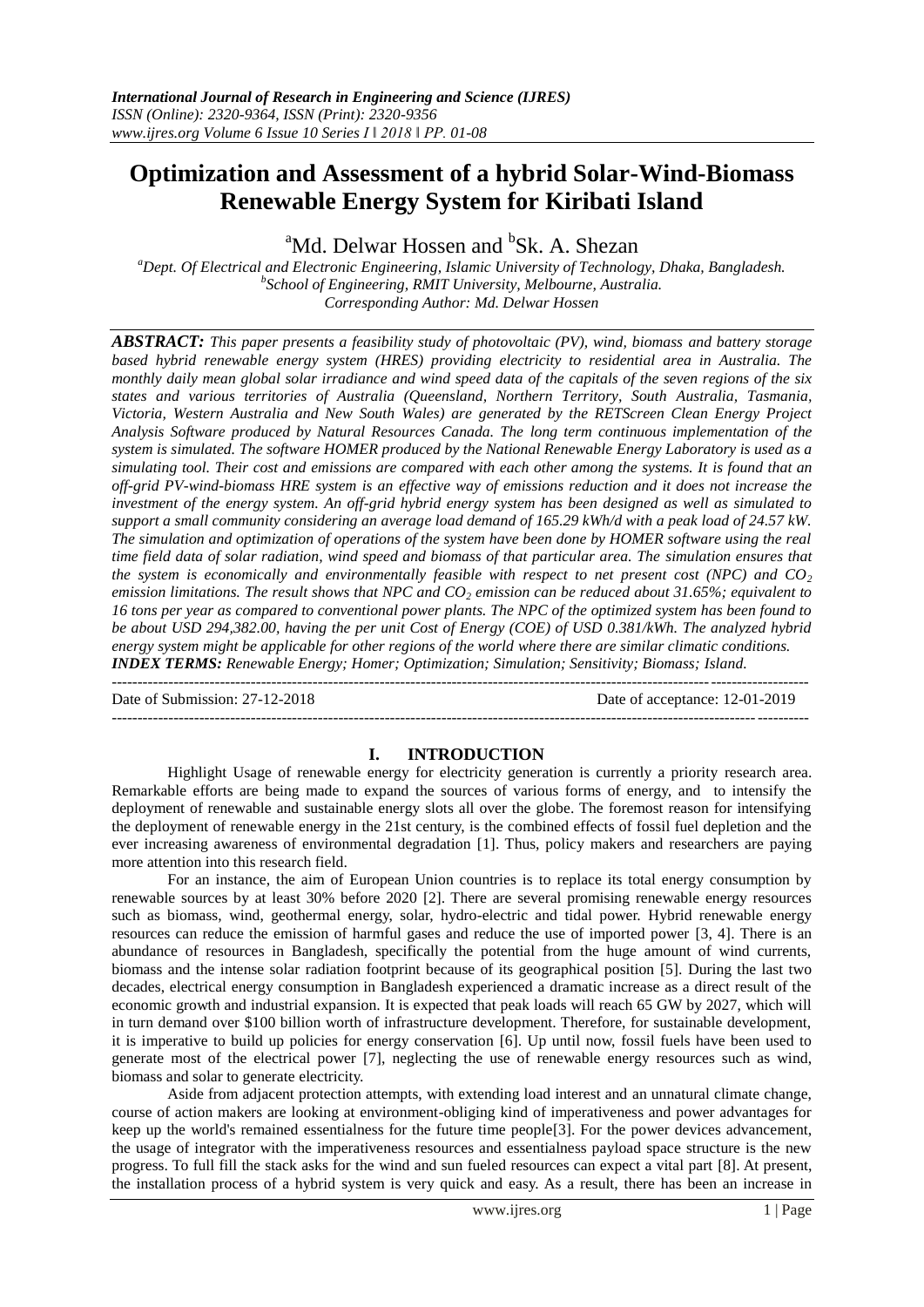interest of similar power production systems all over the world; as documented in [9], the number of renewable energy resources has been increasing significantly. So a legitimate administration is needed to facilitate the appropriate usage of these assets and to enhance the practicality, and much improved quality of mixed renewable vitality framework [10, 11]. Bangladesh is a country with geographically horizontal and flat surface area. The expansion of electrical matrix for the expanding development of is quite costly and not achievable given the current economic environment. The only feasible option suitable for this circumstance are sources like "half and half" renewable force plants.[12, 13]. The other method for making "half and half" power plants would be similar to PV-wind-diesel, PV-diesel-battery and so on.

The continuation of examination with renewable vitality framework has shown that, if the framework is streamlined legitimately, it will be a more compelling force source as compared to other force sources [14, 15].Recently, Bangladesh's first nuclear power plant in Dhaka's east coast is projected to add 30MW to Dhaka's grid by the second quarter of 2016, with the aim of offsetting some  $200,000$  tons of  $CO<sub>2</sub>$  emissions annually. The advancements of renewable energy sources in Saudi Arabia cannot be considered as an aristocratic model, but it is an environmental friendly model and an improvisation in petroleum manufacturing strategy [16, 17]. The research on local ecology analysis has concluded, that the use of energy effectiveness resources and renewable energy gives significant environ-mental benefits [18, 19]. There are some previous works on hybrid energy systems consisting of wind energy, fuel cell (diesel generator) and photovoltaic array for different regions of the world [20]. A maximum power point tracking (MPPT) system is also discussed on wind and photovoltaic energies by various scientists [21-23]. A grid-connected hybrid generation system has been modeled and synthesized with a control system by fellow researchers [24]. A stand-alone wind solar energy system with battery storage has been investigated with dynamic performance analysis by multiple research works [25].**Fig. 1** shows the geographical position of Kiribati island (Lat.: 1° 52.3' N, Long.: 157° 25.7' W) [26]. DLR method used the data collected from the satellite for various factors such as rainfall, water vapor and vaporizer optical depth, cloud cover, water vapor to Calculate GHI. To calculate wind resources data, Bangladeshi Meteorological Department has measured wind speed for a specific year by maintaining the height of 30 m upwards from the ground surface level.



**Figure 1:** Geographical Position of Kiribati (Lat.: 1° 52.3' N, Long.: 157° 25.7' W) [27].

Renewable energy analysis with wave energy had not been fruitful yet, because of insufficiency of electrical power generation.

Tidal research stations were set up by Bangladesh Meteorological department and Bangladesh Renewable Energy Committee for the practicability analysis of tidal energy [28]. The result was not up to expectation, and that is why just the wind, solar and average temperature data have been considered for the formulation of the most efficient hybrid renewable energy system. **Fig. 2** shows the schematic diagram of hybrid energy system. **Fig. 3** shows the block diagram of a complete hybrid energy system with the operational work flow.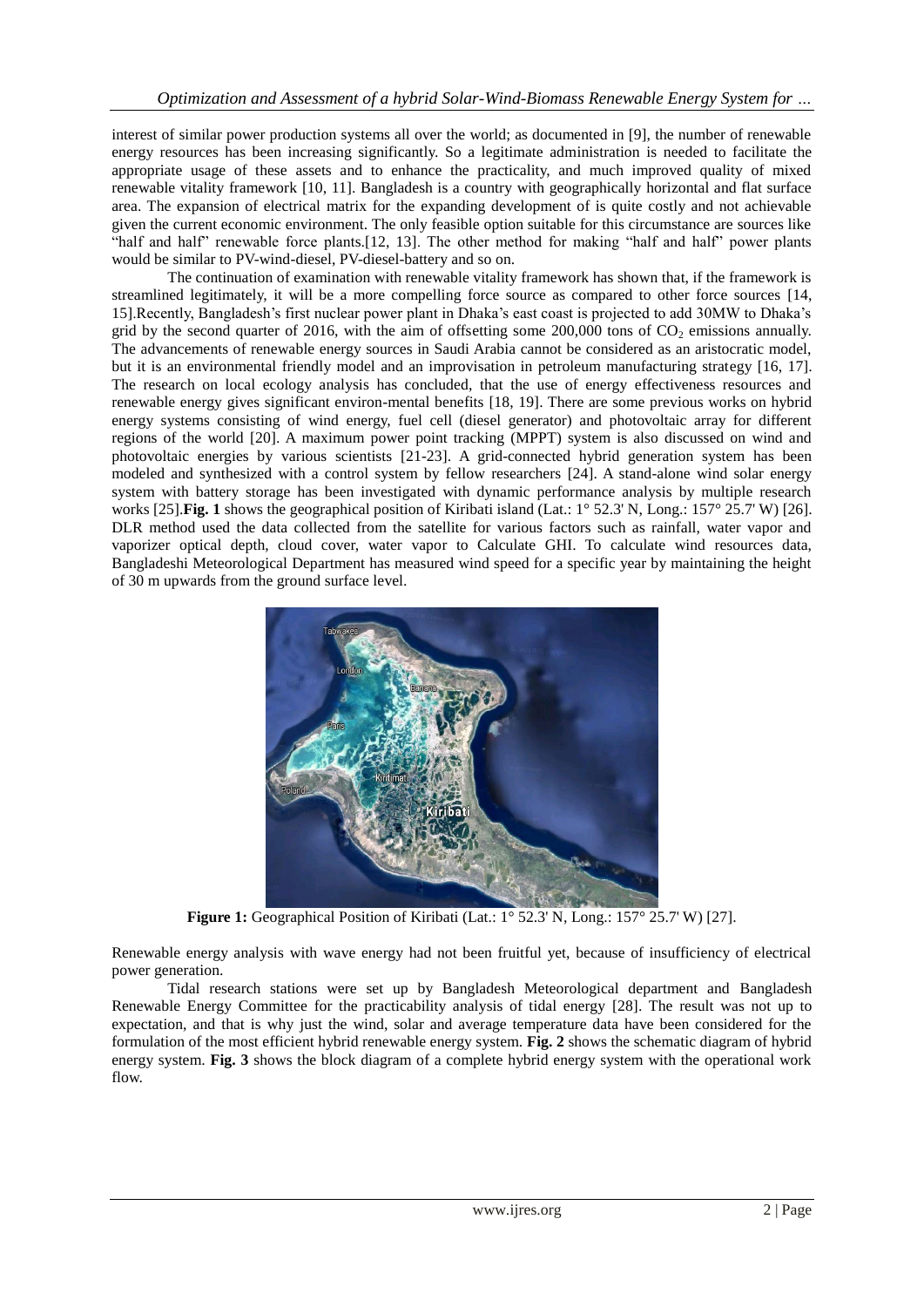

Figure 2: Schematic diagram of hybrid energy systems.



**Figure 3:** Block Diagram of a complete hybrid energy system.

# **II. HYBRID ENERGY SYSTEM COMPONENTS**

#### **A. Solar Energy (Photovoltaic) System Module**

The electrical energy generation as an output of a photovoltaic system can be estimated by a widely accepted equation as follows:

The annual average solar radiation data can be collected from the meteorological department.

$$
E = A \times r \times H \times PR \tag{1}
$$

**Table 1:** Photovoltaic array expense assumption and procedural factors

| Factor                         | Value        |
|--------------------------------|--------------|
| Net Cost                       | 50 \$/kW     |
| substitution Cost              | 40 \$/kW     |
| Maintenance and Operation Cost | $1$ \$/ $kW$ |
| life span                      | 20 Years     |
| Derating factor                | 80 %         |
| <b>Tracking System</b>         | N/A          |

The Performance ratio, i.e. the value of losses coefficient ranged from 0.5 to 0.9 (build in rate= 0.75), r is the ratio of electrical power (in kWp) of a particular PV module divided by the area of a particular module. PR (Performance Ratio) can be considered as a very important value for estimating the eminence of a photovoltaic installation. This factor included with all fatalities.

Under consideration is a PV module of 250 Wp with an area of 1.5  $m<sup>2</sup>$  can which can be operated with the standard ratio under standard experiment conditions, such as radiation of 800 W/m<sup>2</sup>, speed of wind 2 m/s with the factor "Watt-Peak" [29]. With this it can be found that the global horizontal yearly irradiation incident on a PV panels with a specific preference (incline, lean) and direction.

Monthly average global radiation data has been taken from Bangladesh Meteorological Department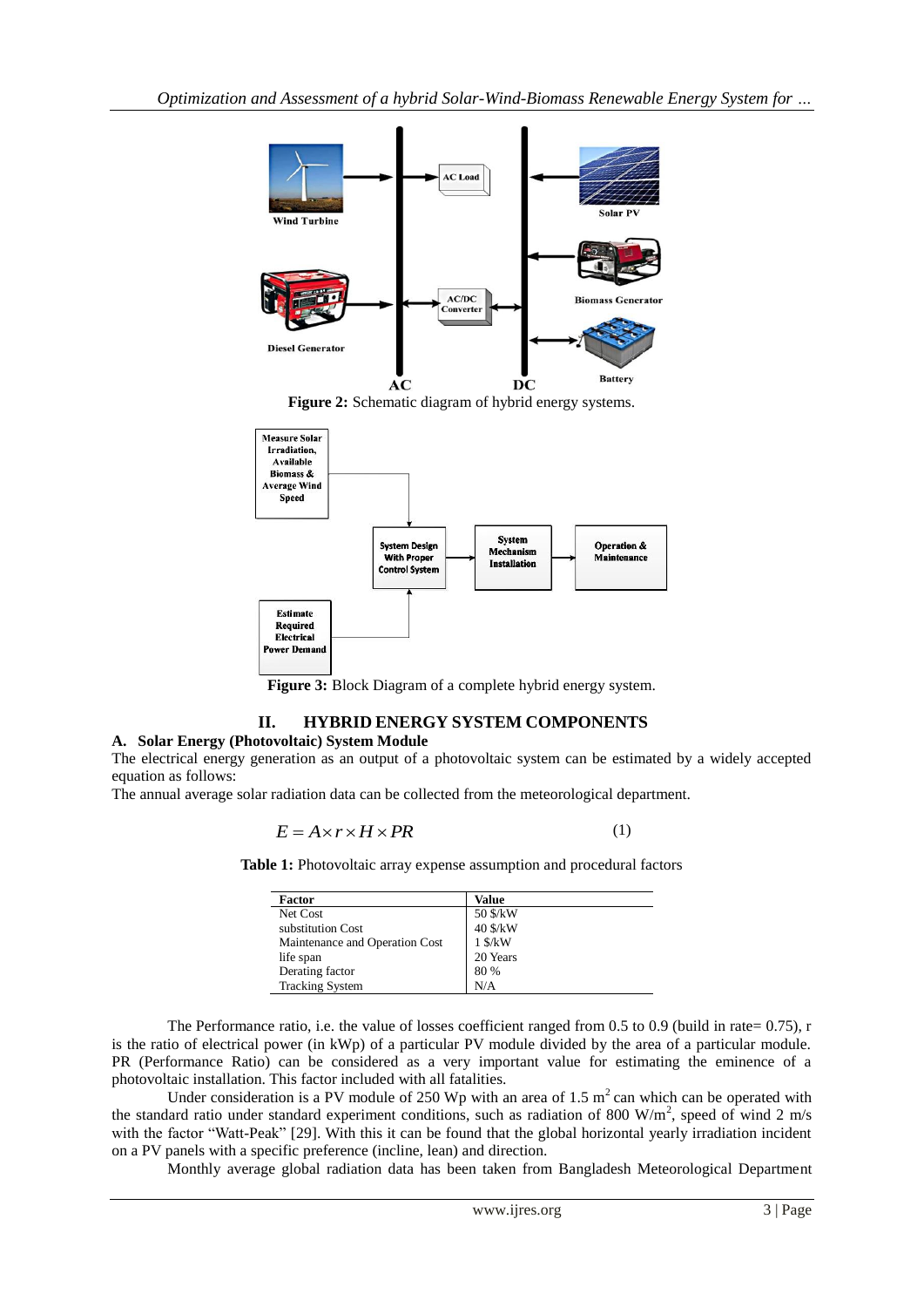[30]. From the longitude and latitude data of the considered area can be used to calculate the clearness index through HOMER renewable energy software. The synthesized 2304 hourly values for a year can be created by HOMER renewable energy software through the utilization of the Graham algorithm. USD 50/kW has been considered as the rate of PV component, taking into consideration the mechanism for coastal areas of Bangladesh. The life span of the system has been predicted as 2 decades. There are 3 types of module that has been considered for PV modules: 5 kW, 18 kW and 30 kW. Table 1shows the factors of PV module related with the simulation. **Fig. 4** shows yearly global horizontal radiation data for Kiribati Island.



**Figure 4:** Global Horizontal Radiation for Kiribati Island, Bangladesh



**Fig. 5** shows the cost curve of solar representing module. The cost curve has been drawn according to the current market price, power generation process and other costs.

# **B. Wind Energy (Wind Turbines) System**

A rotor combining of two or more blades mechanically joined to an electrical generator can generate electricity from wind's kinetic energy; can be captured by the wind turbines. From the following equation, it can be found that the mechanical power generated from wind speed using the wind turbine is [31]:

$$
P_m = 0.5 \rho A C_p v^3 \qquad (2)
$$

The highest value of the power coefficient has been preferred to be as 0.59 theoretically. It is dependent on two variables, the tip speed ratio (TSR) and the pitch angle. The pitch angle refers to the angle in which the turbine blades are aligned with respect to its longitudinal axis. The linear speed of the rotor to the wind speed has been addressed by TSR [32].

$$
TSR = \lambda = \frac{\omega R}{v}
$$
 (3)

**Table 2** represents the financial and methodological factors for preferred wind turbine.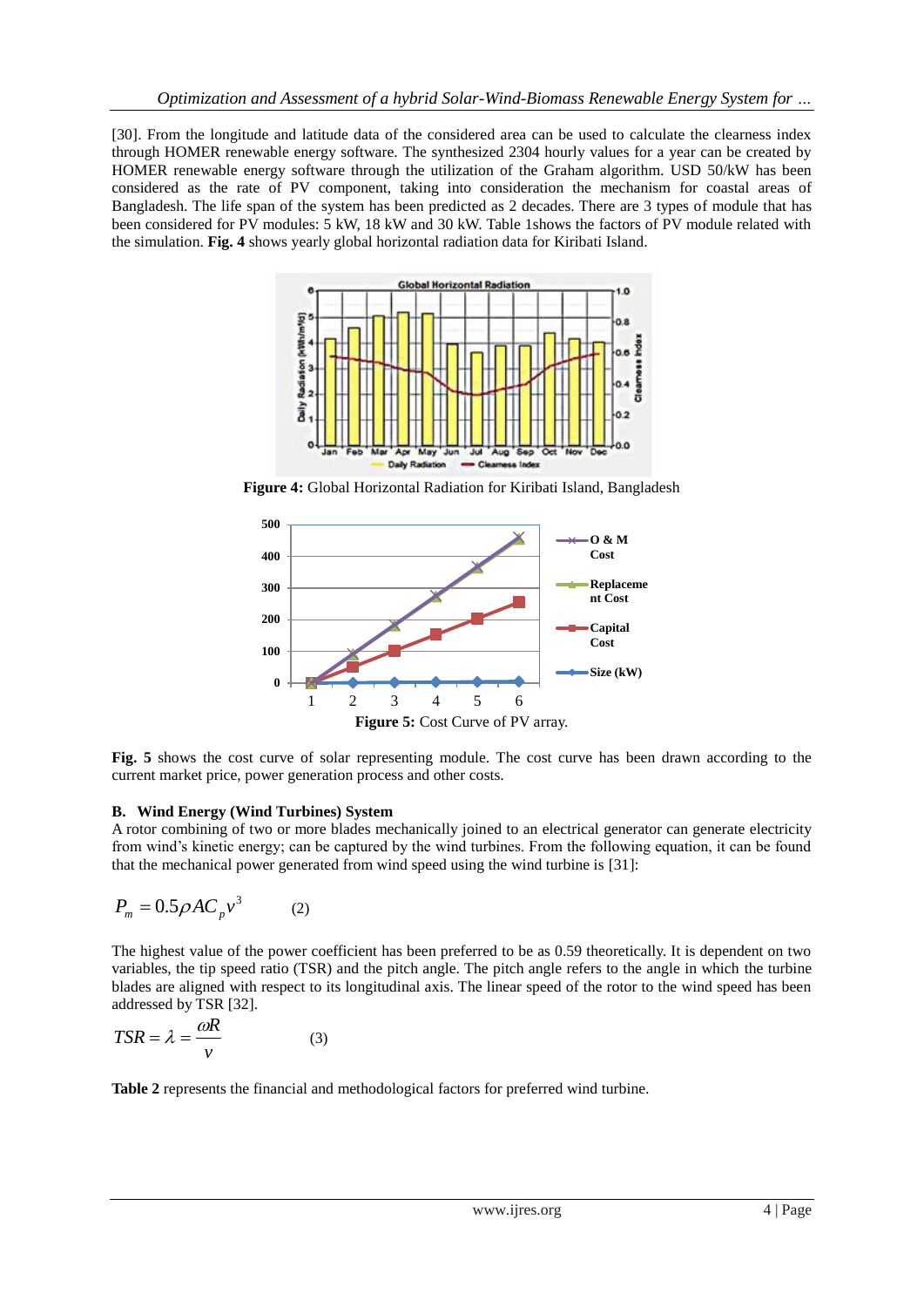| <b>Factors</b>             | Value            |
|----------------------------|------------------|
| Rated Wind Speed           | $8 \text{ m/s}$  |
| <b>Starting Wind Speed</b> | $3 \text{ m/s}$  |
| Cut-off Wind Speed         | <b>10 KW</b>     |
| <b>Rated Power</b>         | $15 \text{ m/s}$ |
| Net Cost                   | 60 \$/kW         |
| <b>Substitution Cost</b>   | 50 \$/kW         |
| Lifetime                   | 15 Years         |
| Maintenance and            | $1$ \$/ $k$ W    |
| Operation expense          |                  |

**Table 2:** Financial and procedural factors of wind turbine.



**Figure 6:** Average Wind speed of every month of Kiribati Island.

**Fig. 6** show average wind speed of every month for a specific year for the Kiribati Island.



**Fig 11** shows the cost curve of a wind turbine.**Table 3**shows the assumptions of cost for a biomass generator and the other factor related with power generation and range of capacity [33].

**Table 3:** Procedural parameters with cost conjecture for biomass generators.

| <b>Factors</b>           | Value                      |
|--------------------------|----------------------------|
| Net Cost                 | 70 \$/kW                   |
| <b>Substitution Cost</b> | 60 \$/kW                   |
| Maintenance<br>and       | 0.025 \$/kW                |
| Operation expense        | 900000 Minutes             |
| Lifetime                 | $(15,000$ Hours)           |
| Least Load quotient      | 30 %                       |
| Gas Curve Slope          | $0.5/h/kW_{\text{output}}$ |
| Gas Curve Intercept      | $1/h/kW$ rated             |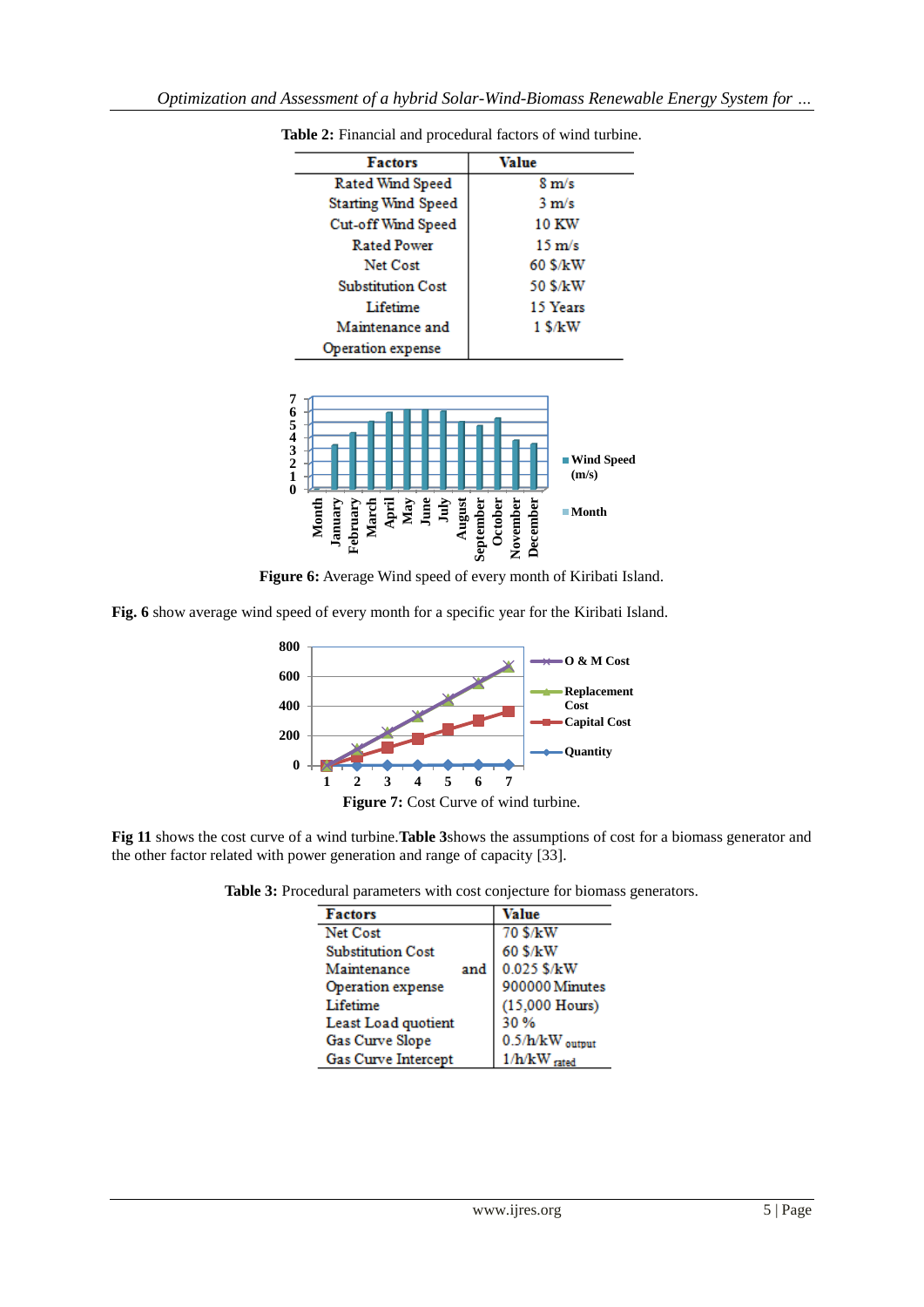



**Figure 8:** Cost Curve of Biomass Generator.

#### **III. SIMULATION, OPTIMIZATION RESULTS AND DISCUSSION**

For the assessment of the performances of different hybrid renewable energy systems in this research, HOMER simulation mechanisms have been used to perpetrate optimal systems performance analysis. The optimized outcomes for a specific group of sensitivity parameters akin to average wind speed, global horizontal solar radiation, biomass resource, highest yearly capacity shortage, diesel cost, and renewable fraction are represented emphatically in that optimization software [34]. An optimal hybrid renewable energy system can be designed by HOMER renewable energy software through a large number of hourly simulations. Various values for wind speed, solar radiation, diesel cost and least renewable fraction have been contemplated to conduct simulations and these values assures a much more robust analysis [35]. **Fig. 9** shows the electrical energy generated with practicability from the off-grid hybrid PV-diesel-biomass-wind-battery system. At the same time, with a base NPC of USD 294,382.00and base COE of USD 0.381/kWh, an off-grid hybrid PV, wind turbine, diesel generator and battery hybrid system is efficiently more feasible and this is observed by the sensitivity analysis.A community of 6 shops and 78 households has been considered in accordance with average load demand of that area in this analysis. 1 fan (Star standard ceiling fan, 50 W), 4 energy savings bulbs (Philips tornado bulb, 20 W each), 1 television (Sony bravia, 50 W) and a table lamp (Emen 69076, 5 W) for each family and 3 energy savings bulbs (20 W each), 1 fan (Star standard ceiling fan, 50 W) and a table fan (DF23C, 25 W) for every shop and total 3 refrigerators (160 W each) have been calculated and considered for the load demand analysis.



**Figure 9:** Energy generated with practicability from the off-grid hybrid PV-diesel-wind-battery system.

# **IV. CONCLUSION**

The hindrance of transportation of fossil fuel supply to the remote territories alongside its awful effect on environment makes it economically unsuitable, with the only remaining option being to seek renewable sources based on half breed framework for zap of rustic or off-network groups. This study proposes a PV-windbiomass-diesel-battery hybrid energy system for providing the power supply to an off-grid community in northern islands near the Bay of Bengal of Bangladesh. A detailed simulation has been performed by HOMER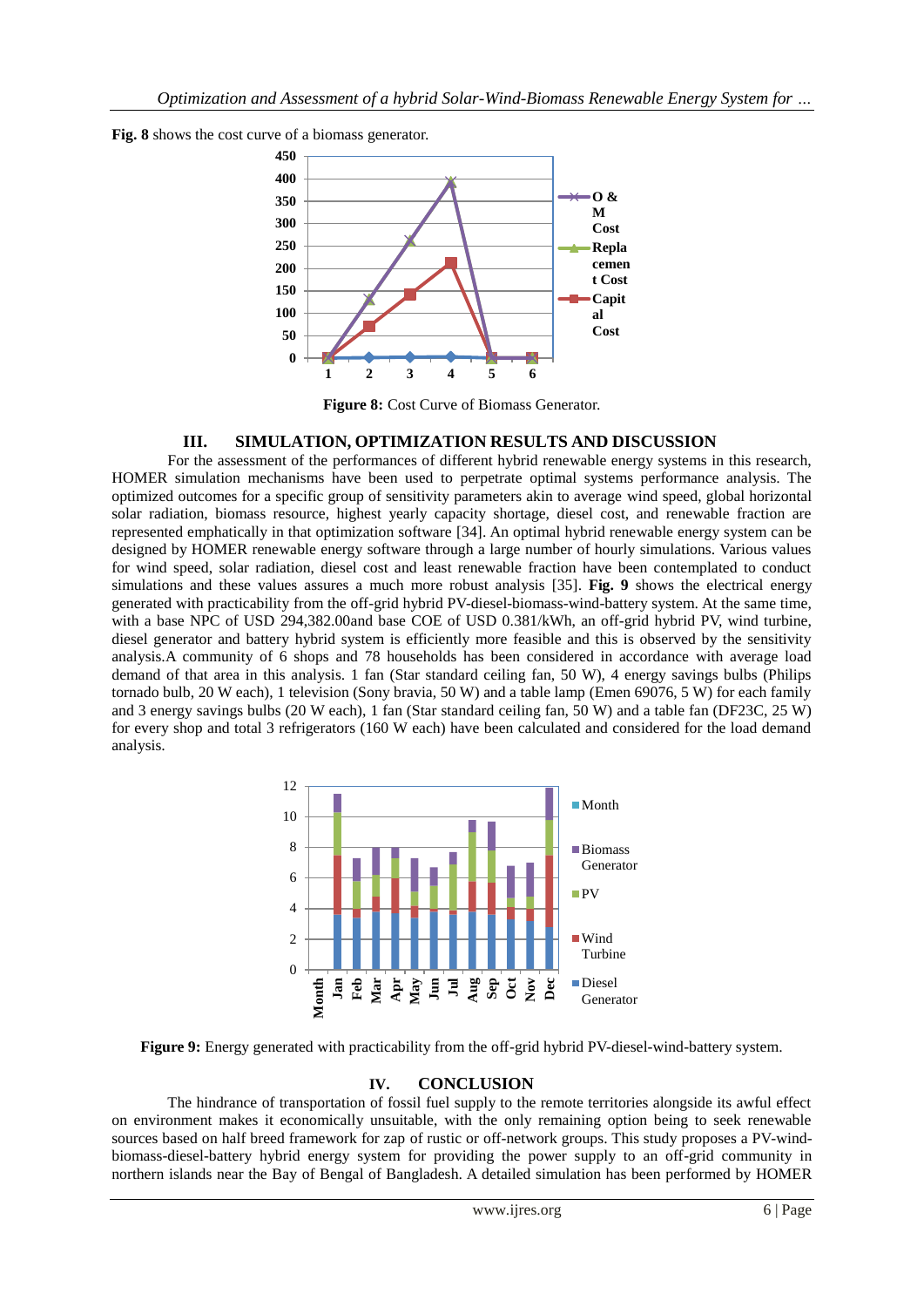considering manufacturing cost and efficiency for the proposed optimized hybrid energy system. The result shows that the COE of the optimized system is about USD 0.381/kWh and the NPC of the optimized system is about USD 294,382.00. The total sensitivity analysis, optimization and simulation process has been conducted through HOMER renewable energy software. The proposed hybrid system also ensures the reduction of  $CO<sub>2</sub>$ emission about 1600 tons per annum which indicates a significant environmentally friendly effort. From the simulation results it is clearly indicated that the proposed hybrid energy system is economically and environmentally feasible in comparison with other conventional power generation systems. As the generator can decrease the issue would bear sienna wind turbines or in PV board. This framework can give enhanced execution in correlation with alternate framework; furthermore we attempted to lessen the expense of force era, contrasted with the routine mixture vitality frameworks. Sooner rather than later, some more helpful renewable vitality models and legitimate control frameworks can be presented for the "half and half" vitality framework for the remote zones of the world. From the analysis and simulation results it can be said that the proposed hybrid energy system will be applicable all over the world where the environment and other situation are similar. Other countries like

Malaysia, Australia, Singapore and would be very potential zone for this hybrid energy system.

#### **ACKNOWLEDGMENT**

This work has been carried out by the financial support ofthe research grant of Uttara University, Dhaka, Bangladesh.

#### **REFERENCES**

- [1]. H. H. Chen, H.-Y. Kang, and A. H. Lee, "Strategic selection of suitable projects for hybrid solar-wind power generation systems," Renewable and Sustainable Energy Reviews, vol. 14, pp. 413-421, 2010.
- [2]. M. Ringel, "Fostering the use of renewable energies in the European Union: the race between feed-in tariffs and green certificates," Renewable energy, vol. 31, pp. 1-17, 2006.
- [3]. A. B. Kantas, H. I. Cobuloglu, and I. E. Büyüktahtakın, "Multi-source capacitated lot-sizing for economically viable and clean biofuel production," Journal of Cleaner Production, vol. 94, pp. 116-129, 2015.
- [4]. P. K. Wesseh Jr and B. Lin, "Renewable energy technologies as beacon of cleaner production: a real options valuation analysis for Liberia," Journal of Cleaner Production, vol. 90, pp. 300-310, 2015.
- [5]. K. Solangi, M. Islam, R. Saidur, N. Rahim, and H. Fayaz, "A review on global solar energy policy," Renewable and Sustainable Energy Reviews, vol. 15, pp. 2149-2163, 2011.
- [6]. S. Al-Ajlan, A. Al-Ibrahim, M. Abdulkhaleq, and F. Alghamdi, "Developing sustainable energy policies for electrical energy conservation in Saudi Arabia," Energy Policy, vol. 34, pp. 1556-1565, 2006.
- [7]. Y. Alyousef and P. Stevens, "The cost of domestic energy prices to Saudi Arabia," Energy Policy, vol. 39, pp. 6900-6905, 2011.
- [8]. B. van Hoof and T. P. Lyon, "Cleaner production in small firms taking part in Mexico's Sustainable Supplier Program," Journal of Cleaner Production, vol. 41, pp. 270-282, 2013.
- [9]. F. Ulutas, E. Alkaya, M. Bogurcu, and G. N. Demirer, "The national capacity assessment on cleaner (sustainable) production in Turkey," Sustainable Cities and Society, vol. 5, pp. 30-36, 2012.
- [10]. C. Marisarla and K. R. Kumar, "A Hybrid Wind and Solar Energy System with Battery Energy Storage for an Isolated System," International Journal of Engineering and Innovative Technology (IJEIT) Volume, vol. 3, pp. 99-104, 2013.
- [11]. J. Khoury, R. Mbayed, G. Salloum, E. Monmasson, and J. Guerrero, "Review on the integration of photovoltaic renewable energy in developing countries—Special attention to the Lebanese case," Renewable and Sustainable Energy Reviews, vol. 57, pp. 562-575, 2016.
- [12]. G. M. Faé Gomes, A. C. Faria Vilela, L. D. Zen, and E. Osório, "Aspects for a cleaner production approach for coal and biomass use as a decentralized energy source in southern Brazil," Journal of Cleaner Production, vol. 47, pp. 85-95, 2013.
- [13]. A. Pérez-Navarro, D. Alfonso, H. Ariza, J. Cárcel, A. Correcher, G. Escrivá-Escrivá, E. Hurtado, F. Ibáñez, E. Peñalvo, and R. Roig, "Experimental verification of hybrid renewable systems as feasible energy sources," Renewable Energy, vol. 86, pp. 384-391, 2016.
- [14]. S. H. Bonilla, C. M. V. B. Almeida, B. F. Giannetti, and D. Huisingh, "The roles of cleaner production in the sustainable development of modern societies: an introduction to this special issue," Journal of Cleaner Production, vol. 18, pp. 1-5, 2010.
- [15]. M. H. Mohammadnezami, M. A. Ehyaei, M. A. Rosen, and M. H. Ahmadi, "Meeting the Electrical Energy Needs of a Residential Building with a Wind-Photovoltaic Hybrid System," Sustainability, vol. 7, pp. 2554-2569, 2015.
- [16]. Y. Al-Saleh, "Renewable energy scenarios for major oil-producing nations: the case of Saudi Arabia," Futures, vol. 41, pp. 650-662, 2009.
- [17]. A. Hepbasli and Z. Alsuhaibani, "A key review on present status and future directions of solar energy studies and applications in Saudi Arabia," Renewable and Sustainable Energy Reviews, vol. 15, pp. 5021-5050, 2011.
- [18]. O. Alnatheer, "Environmental benefits of energy efficiency and renewable energy in Saudi Arabia's electric sector," Energy Policy, vol. 34, pp. 2-10, 2006.
- [19]. O. Alnatheer, "The potential contribution of renewable energy to electricity supply in Saudi Arabia," Energy Policy, vol. 33, pp. 2298-2312, 2005.
- [20]. P. Nema, R. Nema, and S. Rangnekar, "A current and future state of art development of hybrid energy system using wind and PVsolar: A review," Renewable and Sustainable Energy Reviews, vol. 13, pp. 2096-2103, 2009.
- [21]. T. Ahamed, E. Jasmin, and E. Al-Ammar, "Reinforcement learning in power system scheduling and control: A unified perspective," in Computers & Informatics (ISCI), 2011 IEEE Symposium on, 2011, pp. 650-655.
- [22]. C. A. Hill, M. C. Such, D. Chen, J. Gonzalez, and W. M. Grady, "Battery energy storage for enabling integration of distributed solar power generation," Smart Grid, IEEE Transactions on, vol. 3, pp. 850-857, 2012.
- [23]. S. W. Mohod and M. V. Aware, "Micro wind power generator with battery energy storage for critical load," Systems Journal, IEEE, vol. 6, pp. 118-125, 2012.
- [24]. S.-K. Kim, J.-H. Jeon, C.-H. Cho, J.-B. Ahn, and S.-H. Kwon, "Dynamic modeling and control of a grid-connected hybrid generation system with versatile power transfer," Industrial Electronics, IEEE Transactions on, vol. 55, pp. 1677-1688, 2008.